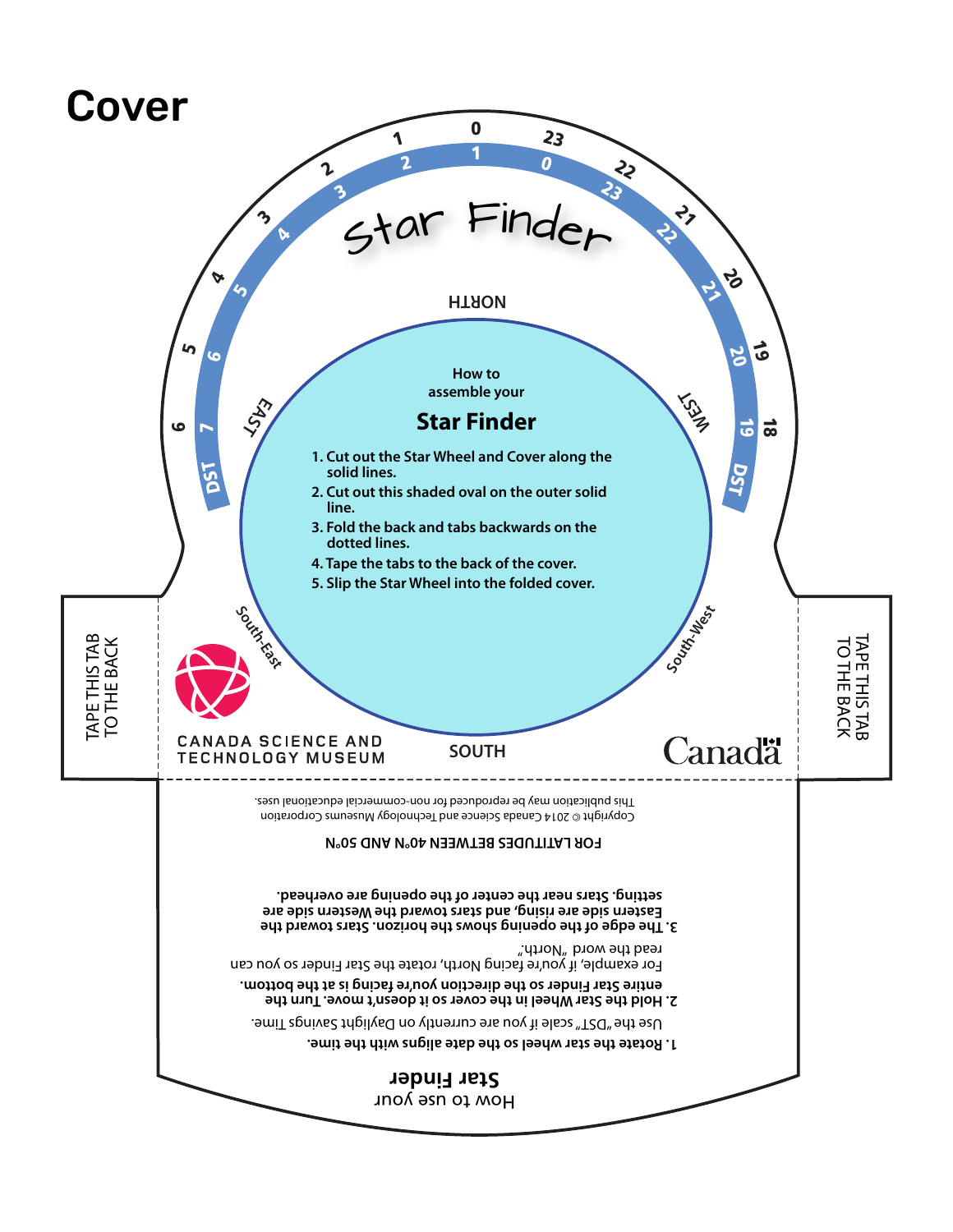Star Wheel

Carefully cut around the outer solid line. Carefully cut around the outer solid line